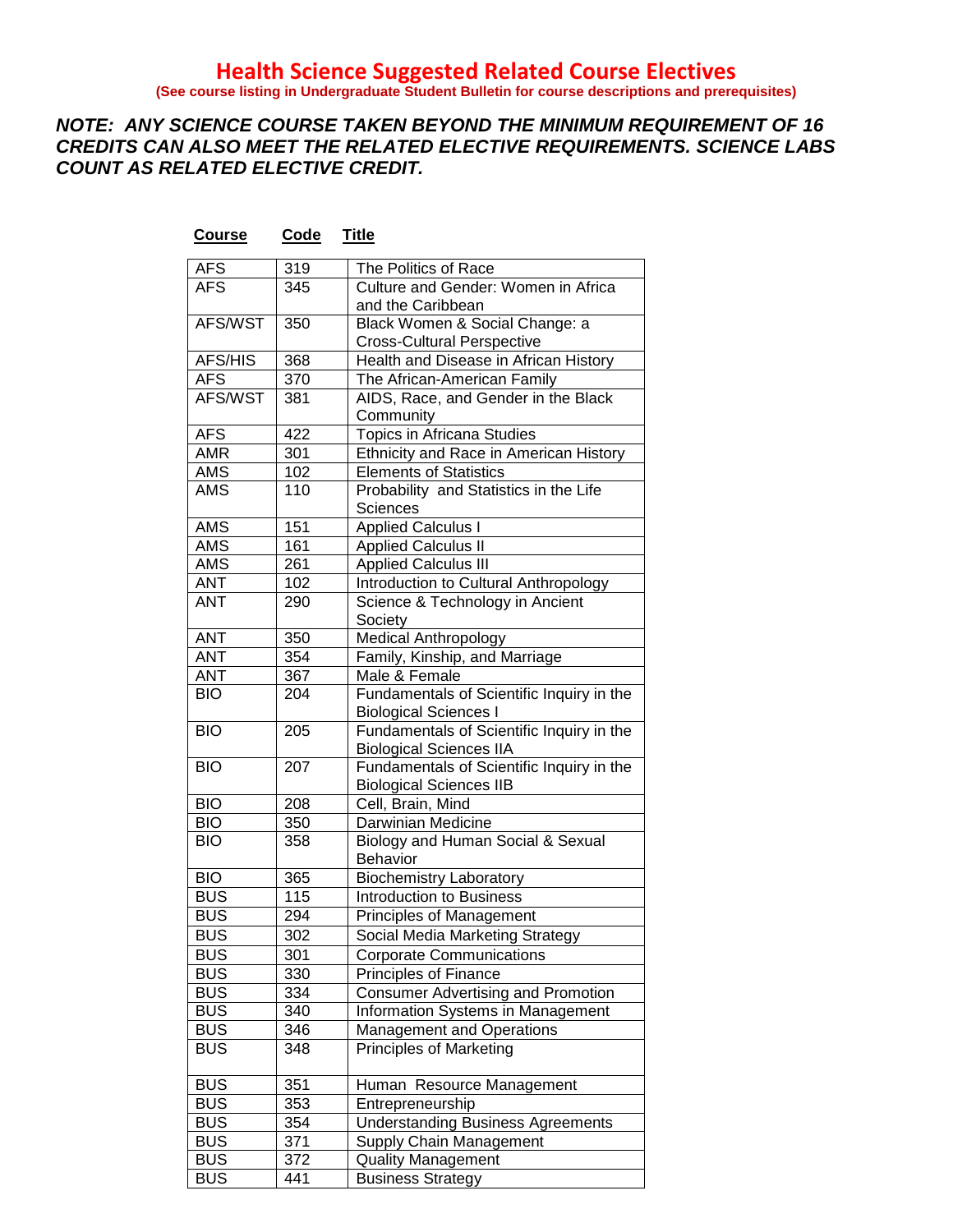| <b>BUS</b>              | 447 | <b>Business Ethics</b>                      |
|-------------------------|-----|---------------------------------------------|
| CAR                     | 110 | Career Development and Decision             |
|                         |     | Making                                      |
| CAR                     | 210 | <b>Career Planning</b>                      |
| <b>CHE</b>              | 133 | <b>General Chemistry Laboratory I</b>       |
| <b>CHE</b>              | 134 | <b>General Chemistry Laboratory II</b>      |
| <b>CHE</b>              | 303 | Solution Chemistry Laboratory               |
| <b>CHE</b>              | 304 | <b>Chemical Instrumentation Laboratory</b>  |
| <b>CHE</b>              | 327 | <b>Organic Chemistry Laboratory</b>         |
| <b>CHE</b>              | 362 | Nuclear Chemistry Laboratory                |
| <b>CME</b>              | 201 | Sustainable Energy - Evaluating the         |
|                         |     | Options                                     |
| <b>CME</b>              | 371 | <b>Biomaterials</b>                         |
| <b>CME</b>              | 372 | Colloids, Micelles and Emulsion Science     |
| <b>CSE</b>              | 101 | Introduction to Computers                   |
| <b>CSE</b>              | 102 | Introduction to Web Design and              |
|                         |     | Programming                                 |
| <b>CSE</b>              | 110 | Introduction to Computer Science            |
| <b>CSE</b>              | 114 | Introduction to Object-Oriented             |
|                         |     | Programming                                 |
| <b>CSE</b>              | 160 | Computer Science A: Honors                  |
| CSE                     | 214 | Data Structures                             |
| <b>CSE</b>              | 219 | <b>Computer Science III</b>                 |
| <b>CSE</b>              | 220 | <b>Systems Fundamentals I</b>               |
| <b>CSE</b>              | 260 | Computer Science B: Honors                  |
| <b>CSE</b>              |     |                                             |
|                         | 305 | Principles of Database Systems              |
| <b>CSE</b>              | 306 | <b>Operating Systems</b>                    |
| <b>CSE</b>              | 307 | Principles of Programming Languages         |
| <b>CSE</b>              | 308 | Software Engineering                        |
| <b>CSE</b>              | 310 | <b>Computer Networks</b>                    |
| <b>CSE</b>              | 311 | <b>Systems Administration</b>               |
| <b>CSE</b>              | 312 | Legal, Social, and Ethical Issues in        |
|                         |     | <b>Information Systems</b>                  |
| <b>CSE</b>              | 320 | <b>Systems Fundamentals II</b>              |
| <b>CSE</b>              | 332 | Introduction to Visualization               |
| <b>CSE</b>              | 377 | Introduction to Medical Imaging             |
| <b>CSK</b>              | 101 | Advocacy and Change                         |
| <b>CSK</b>              | 102 | <b>Working in Teams</b>                     |
| <b>CSK</b>              | 103 | <b>Behavioral Decision Making</b>           |
| <b>CSK</b>              | 104 | <b>Negotiation and Conflict Resolution</b>  |
| <b>CSK</b>              | 105 | Leadership                                  |
| <b>CSK</b>              | 106 | <b>Communication Methods and Strategies</b> |
| <b>CSK</b>              | 107 | Assessment                                  |
| <b>CSK</b>              | 108 | Entrepreneurship                            |
| $\overline{\text{CSK}}$ | 109 | Forecasting and Planning                    |
| $\overline{\text{CSK}}$ | 302 | <b>Technical Writing and Communication</b>  |
| EBH                     | 331 | Hormones and Behavior                       |
| ECO                     | 108 | Introduction to Economics                   |
| ECO                     | 303 | Intermediate Microeconomics Theory          |
| ECO                     | 327 | <b>Health Economics</b>                     |
| EGL                     | 375 | Literature in English in Relation to Other  |
|                         |     | <b>Disciplines</b>                          |
| EGL                     | 381 | Advanced Analytic and Argumentative         |
|                         |     | Writing                                     |
| EGL                     | 382 | Black Women's Literature of the African     |
|                         |     | Diaspora                                    |
| <b>EGL</b>              | 399 | Topics in American Literary and Cultural    |
|                         |     | <b>Studies</b>                              |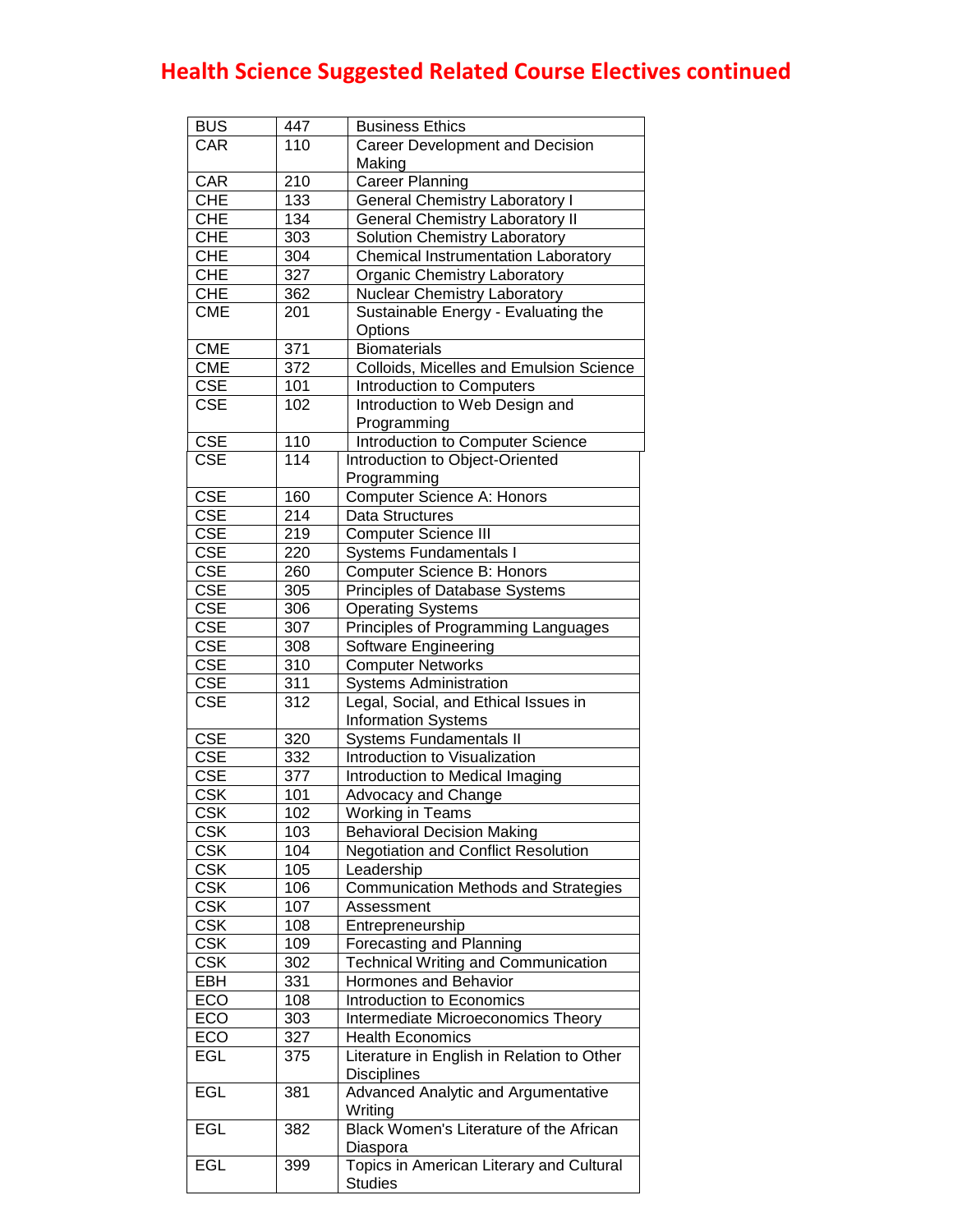| EHI        | 310 | <b>Restoration Ecology</b>                                        |
|------------|-----|-------------------------------------------------------------------|
| EHI        | 311 | <b>Ecosystem Based Management</b>                                 |
| EHI        | 321 | Human Reproductive Ecology                                        |
| EHI        | 322 | Human Ecology                                                     |
| EHI        | 340 | Ecological and Social Dimensions of                               |
|            |     | <b>Disease</b>                                                    |
| EHI        | 342 | Materials in the Natural and Human                                |
|            |     | World                                                             |
| <b>ENS</b> | 301 | Contemporary Environmental Issues and                             |
|            |     | Policies                                                          |
| <b>ENS</b> | 312 | Population, Technology, and the                                   |
|            |     | Environment                                                       |
| <b>ENS</b> | 333 | <b>Environmental Law</b>                                          |
| <b>ENS</b> | 443 | <b>Environmental Problem Solving</b>                              |
| <b>ENS</b> | 487 | Independent Research in Environmental                             |
|            |     | <b>Studies</b>                                                    |
| <b>ENS</b> | 488 | Internship in Environmental Studies                               |
| <b>ENV</b> | 304 | <b>Global Environmental Change</b>                                |
|            |     |                                                                   |
| <b>ENV</b> | 340 | Contemporary Topics in Environmental                              |
|            |     | Science                                                           |
| <b>EST</b> | 201 | <b>Technological Trends in Society</b>                            |
| <b>EST</b> | 291 |                                                                   |
|            |     | Energy, Environment, and People                                   |
| <b>EST</b> | 320 | <b>Communication Technology Systems</b>                           |
| <b>EST</b> | 330 | Natural Disasters: Societal Impacts and                           |
|            |     | <b>Tech. Solutions</b>                                            |
| <b>EST</b> | 341 | <b>Waste Treatment Technologies</b>                               |
| <b>EST</b> | 391 | <b>Technology Assessment</b>                                      |
| <b>EST</b> | 393 | <b>Project Management</b>                                         |
|            |     |                                                                   |
|            |     |                                                                   |
|            |     |                                                                   |
| <b>GEO</b> | 104 | Ripples across the World: Global Effects                          |
|            |     | of Natural Disasters                                              |
| <b>GEO</b> | 112 | Physical Geology Laboratory                                       |
| <b>GEO</b> | 113 | <b>Historical Geology Laboratory</b>                              |
| <b>HAL</b> | 205 | Introduction to Athletic Training                                 |
| <b>HAL</b> | 210 | <b>Emergency Care of Athletic Injuries</b>                        |
| <b>HAL</b> | 300 | Kinesiology                                                       |
| <b>HAL</b> | 375 | Supplement Use for Sport Performance                              |
| <b>HAL</b> | 376 | Introduction to Nutrition                                         |
| <b>HAD</b> | 210 | Introduction to Clinical Laboratory                               |
|            |     | Science                                                           |
| <b>HAN</b> | 251 | Research Methods in Health Science                                |
| <b>HAN</b> | 312 | Human Anatomy, Health and the Medical                             |
|            |     | Language                                                          |
| HAO        | 313 | <b>Introduction to Occupational Therapy</b>                       |
| HAS        | 190 | Introduction to the Health Professions                            |
| <b>HAT</b> | 210 | Introduction to Respiratory Care                                  |
| <b>HBH</b> | 398 | Research Project in Pharmacology                                  |
| <b>HBM</b> | 321 | General Microbiology Laboratory                                   |
| <b>HIS</b> | 237 | Science Technology & Medicine in                                  |
|            |     | <b>Western Civilization I</b>                                     |
| <b>HIS</b> | 238 |                                                                   |
|            |     | Science, Technology & Medicine in                                 |
| <b>HIS</b> | 372 | <b>Western Civilization II</b>                                    |
|            |     | U.S. Constitutional History and Civil<br>Rights                   |
| <b>HIS</b> | 286 |                                                                   |
| <b>HIS</b> | 293 | The Global History of Human Health<br>Disease in American History |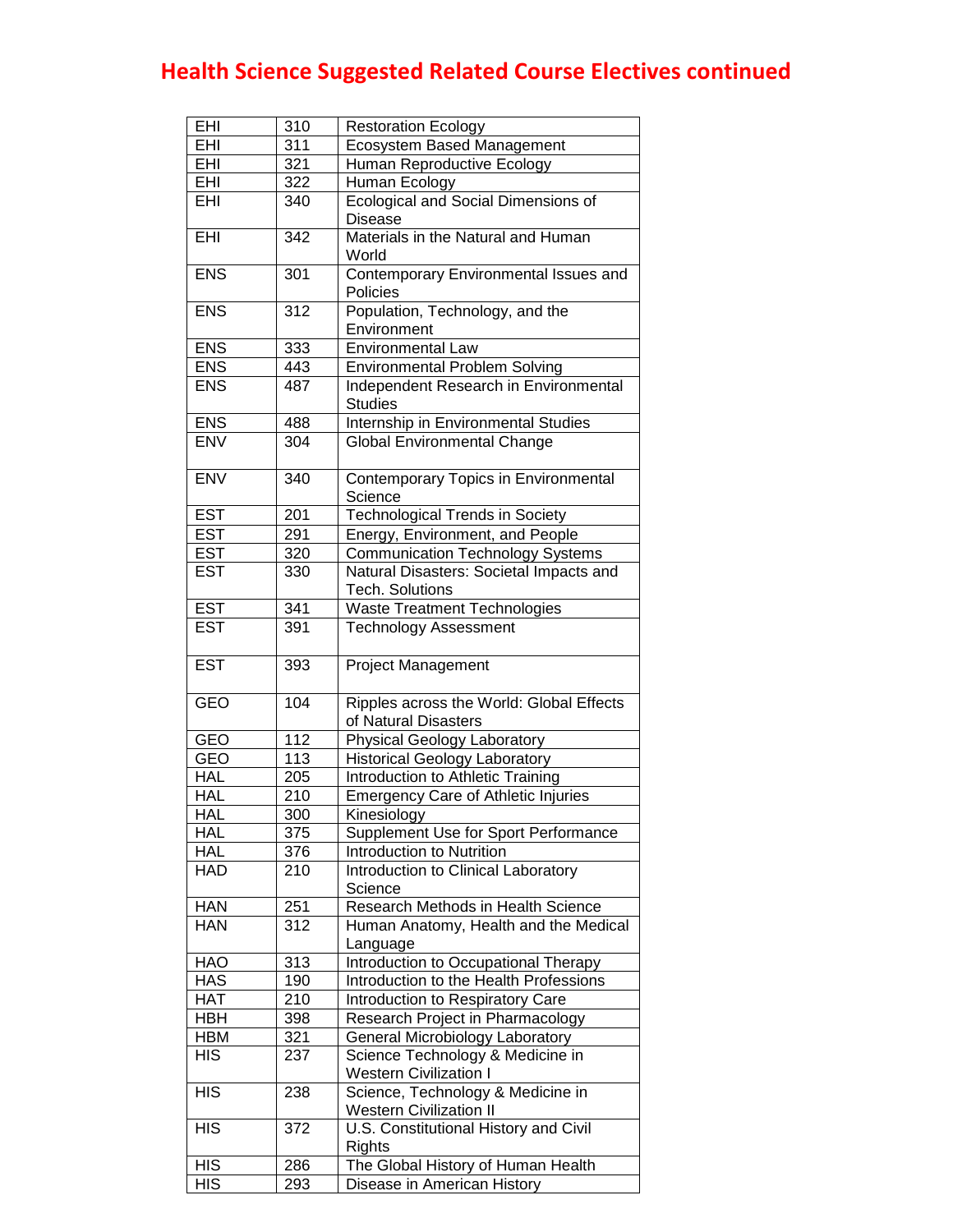| <b>HIS</b>              | 365              | Environmental History of North America      |
|-------------------------|------------------|---------------------------------------------|
| <b>HIS</b>              | 394              | Topics in History of Medicine &             |
|                         |                  | Reproduction                                |
| <b>HIS</b>              | 398              | Topics in Science and Technology            |
| HIS                     | 238              | Science Technology & Medicine in            |
|                         |                  | <b>Western Civilization II</b>              |
| <b>HIS/WST</b>          | 345              | Women and Gender in Chinese History         |
| <b>HNI</b>              | 290              | Introduction to Nursing                     |
| <b>HON</b>              | 301              | Science, Engineering, Medicine and          |
|                         |                  | Society                                     |
| <b>HWC</b>              | 210              | Introduction to Social Work                 |
| $\overline{\text{ISE}}$ | 108              | Introduction to Programming                 |
| $\overline{\text{ISE}}$ | $\overline{215}$ | <b>Foundations of Computer Science</b>      |
| $\overline{\text{ISE}}$ | 305              | Database Design and Practice                |
| $\overline{\text{ISE}}$ | 311              | <b>Systems Administration</b>               |
| $\overline{\text{ISE}}$ | 315              | <b>Database Transaction Processing</b>      |
|                         |                  | Systems                                     |
| <b>ISE</b>              | 320              | <b>Information Management</b>               |
| <b>ISE</b>              | 332              | Introduction to Visualization               |
| <b>JRN</b>              | 101              | News Literacy                               |
| <b>JRN</b>              | 334              | Science and Health Reporting                |
| <b>LCR</b>              | 200              | The Nature of Community                     |
| <b>LCR</b>              | 201              | Methods for Social Action Research          |
| LCR                     | 488              | Internship in Community Service             |
|                         |                  | Learning                                    |
| <b>LCR</b>              | 490              | Sr. Seminar in Community Service            |
|                         |                  | Learning                                    |
| <b>LHD</b>              | 101              | Human Development Seminar                   |
| <b>LHD</b>              | 301              | Human Sexual & Gender Development           |
|                         |                  | Issues                                      |
| LHD                     | 307,             | Laboratory in HIV Reduction in the          |
|                         | 308              | <b>Campus Context</b>                       |
| <b>LHD</b>              | 401              | Advanced Seminar in Human Sexual &          |
|                         |                  | <b>Gender Development</b>                   |
| LHD                     | 302              | Colloquium in Human Sexual & Gender         |
|                         |                  | Development                                 |
| <b>LHD</b>              | 305,             | HIV Reduction in the Campus Context         |
|                         | 306              |                                             |
| <b>MAR</b>              | 340              | <b>Environmental Problems and Solutions</b> |
| <b>MAR</b>              | 392              | Waste Management Issues                     |
| <b>MAR</b>              | 393              | <b>Waste Treatment Technologies</b>         |
| <b>MAR</b>              | 394              | <b>Environmental Toxicology and Public</b>  |
|                         |                  | Health                                      |
| <b>MAT</b>              | 123              | Introduction to Calculus                    |
| <b>MAT</b>              | 125              | Calculus A                                  |
| <b>MAT</b>              | 126              |                                             |
| <b>MAT</b>              | 127              | Calculus B                                  |
|                         |                  | Calculus C                                  |
| <b>MAT</b>              | 131              | Calculus I                                  |
| <b>MAT</b>              | 132              | Calculus II                                 |
| <b>MEC</b>              | 280              | Pollution and Human Health                  |
| PHI                     | 363              | Philosophy of the Social Sciences (III)     |
| PHI                     | 366              | Philosophy and the Environment (III)        |
| PHI                     | 374              | <b>Bioethics</b>                            |
| PHI                     | 376              | Philosophy and Medicine                     |
| <b>PHY</b>              | 115              | Physics of Sports Laboratory                |
| <b>PHY</b>              | 116              | Electromagnetism, Waves and Radiation       |
|                         |                  | for Sports Science Lab.                     |
| <b>PHY</b>              | 133              | <b>Classical Physics Laboratory I</b>       |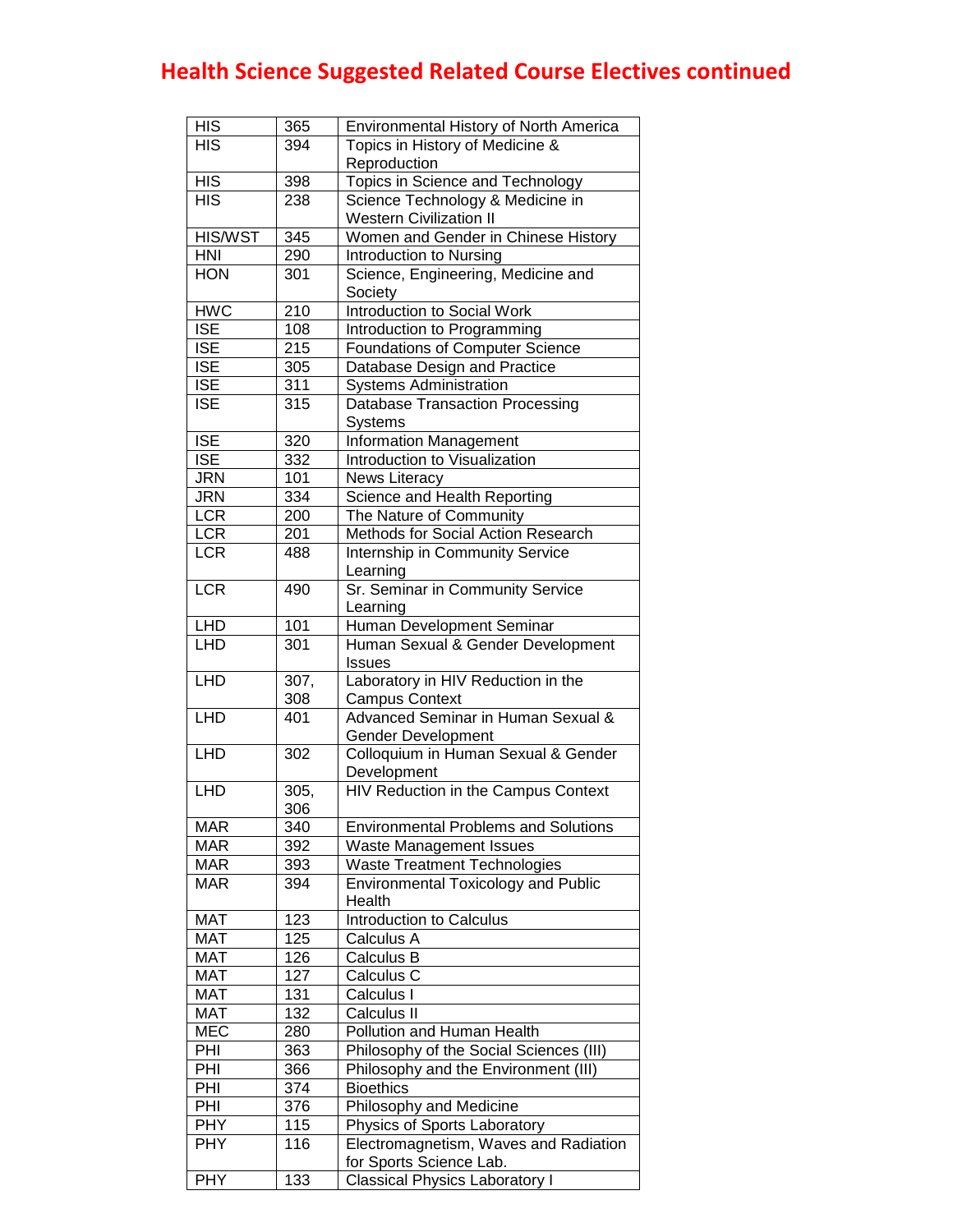| <b>PHY</b>              | 134 | <b>Classical Physics Laboratory II</b>   |
|-------------------------|-----|------------------------------------------|
| <b>PHY</b>              | 252 | <b>Modern Physics Laboratory</b>         |
| <b>PHY</b>              | 291 | <b>Transitional Study</b>                |
| <b>PHY</b>              | 335 | Electronics and Instrumentation          |
|                         |     | Laboratory                               |
| <b>PHY</b>              | 445 | Senior Laboratory                        |
| POL                     | 333 | <b>Environmental Law</b>                 |
| <b>PSY</b>              | 103 | Introduction in Psychology               |
| <b>PSY</b>              | 201 | Statistical Methods in Psychology        |
| <b>PSY</b>              | 220 | Survey in Developmental Psychology       |
| <b>PSY</b>              | 230 | Survey in Abnormal & Clinical            |
|                         |     | Psychology                               |
| <b>PSY</b>              | 240 | Survey in Social Psychology              |
| <b>PSY</b>              | 250 | Survey in Biopsychology                  |
| <b>PSY</b>              | 260 | Survey in Cognition & Perception         |
| <b>PSY</b>              | 283 | Applications and Community Service       |
| <b>PSY</b>              | 310 | Research and Writing in Psychology       |
| <b>PSY</b>              | 325 | <b>Children's Cognitive Development</b>  |
| <b>PSY</b>              | 326 | <b>Children's Social &amp; Emotional</b> |
|                         |     | Development                              |
| <b>PSY</b>              | 327 | Human Growth and Development in the      |
|                         |     | <b>Educational Context</b>               |
| <b>PSY</b>              | 334 | <b>Autism Spectrum Disorders</b>         |
| <b>PSY</b>              | 338 | <b>Behavior Deviation in Children</b>    |
| <b>PSY</b>              | 346 | <b>Health Psychology</b>                 |
| <b>PSY</b>              | 347 | Psychology of Women                      |
| <b>PSY</b>              | 355 | Human Brain Function                     |
| <b>PSY</b>              | 356 | Physiological Psychology                 |
| <b>SBC</b>              | 307 | American Environmental History           |
| <b>SBC</b>              | 308 | <b>American Environmental Politics</b>   |
| <b>SBC</b>              | 309 | <b>Global Environmental Politics</b>     |
| <b>SBC</b>              | 310 | Migration, Development and Population    |
|                         |     | Redistribution                           |
| <b>SBC</b>              | 311 | Disasters and Society: A Global          |
|                         |     | Perspective                              |
| <b>SBC</b>              | 312 | Environment, Society and Health          |
| $\overline{SOC}$        | 105 | Introduction to Sociology                |
| $\overline{\text{SOC}}$ | 200 | Medicine & Society                       |
| 50C                     | 201 | Research Methods in Sociology            |
| $\overline{S}OC$        | 202 | Statistical Methods in Sociology         |
| 50C                     | 243 | Sociology of Youth                       |
| SOC/WST                 | 247 | Sociology of Gender                      |
| $\overline{S}OC$        | 248 | Social Problems in Global Perspective    |
| $\overline{S}OC$        | 268 | Theory and Practice in Student           |
|                         |     | Leadership                               |
| SOC                     | 302 | American Society                         |
| SOC                     | 304 | Sociology of the Family                  |
| SOC                     | 310 | <b>Ethnic and Race Relations</b>         |
| SOC                     | 315 | Sociology of Technology                  |
|                         |     |                                          |
| SOC                     | 337 | Social Deviance                          |
| SOC                     | 339 | Sociology of Alcoholism & Drug Abuse     |
| SOC/WST                 | 340 | Sociology of Human Reproduction          |
| SOC                     | 344 | <b>Environmental Sociology</b>           |
| SOC                     | 371 | Gender and Work                          |
| SOC                     | 380 | Social Psychology                        |
| SOC                     | 381 | Sociology and Organization               |
| SOC                     |     |                                          |